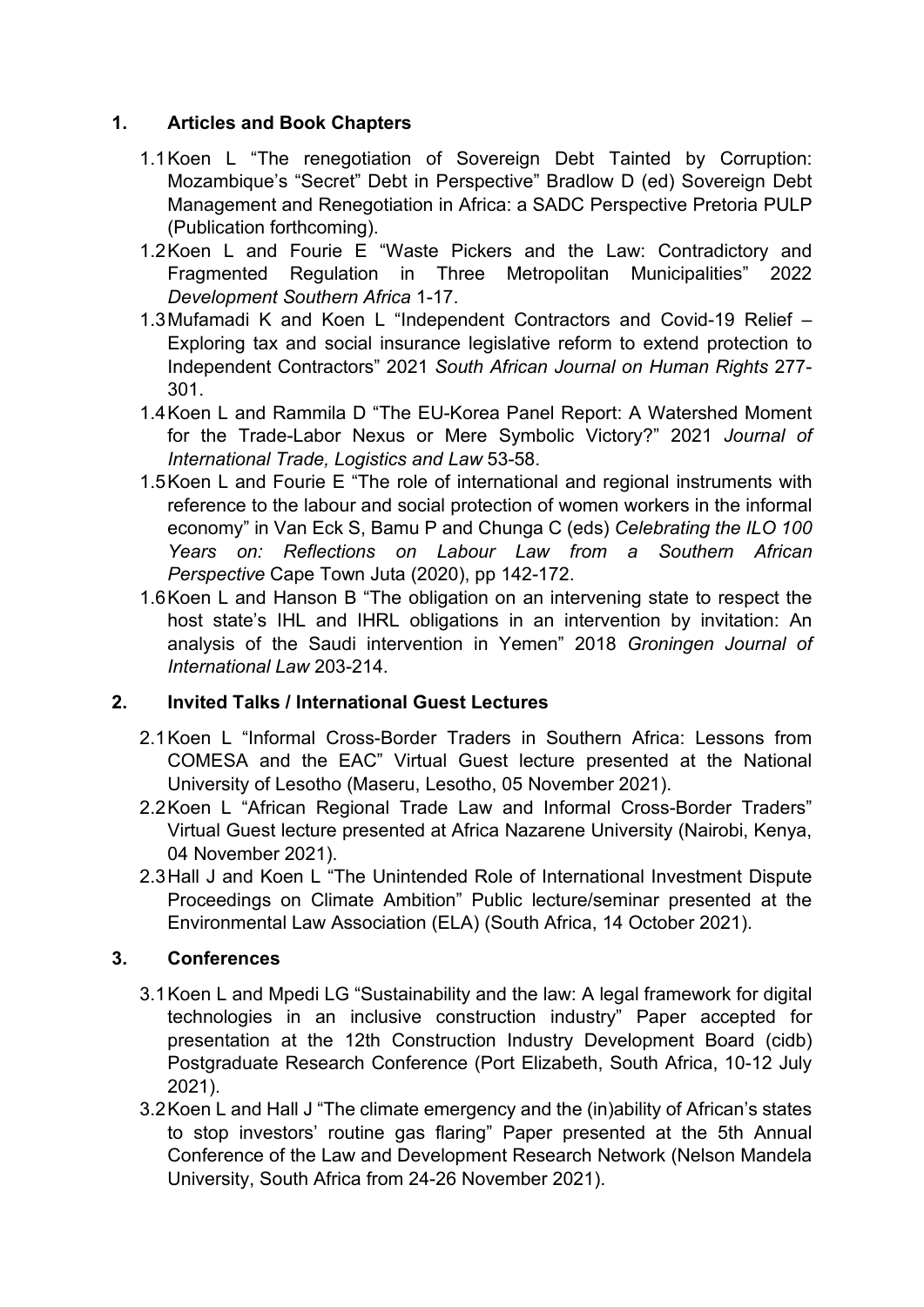- 3.3Koen L "Shaping International Investment Law through the Africanization of Investment Law Teaching in Africa" Paper presented at the Decolonizing Arbitration Research Unit, Nagoya University Virtual Conference on Sustainable Diversity in International Arbitration (Nagoya, Japan, 20 November 2021).
- 3.4Koen L "Strengthening Informal Cross-Border Traders Cooperatives for Equitable Digital Trade" Paper presented as part of the Social Justice Continuum in Comparative Context: Indian and South African Perspectives on Equality, Labour Law, and Legal Education. Collaborative project of Institute of Law, Nirma University and faculty of Law, Johannesburg (20 November 2021).
- 3.5Koen L and Fourie E "Regional Trading Blocs and Accountability of Border Officials: Addressing the Sexual Harassment of Female Informal Cross-Border Traders in Southern Africa" Paper presented at the conference on Addressing the Rule of Law and Welfare in the Sustainable Development Goals (University of South Denmark, Odense, Denmark, 8-9 November 2021).
- 3.6Koen L and Mokoena K "The Right To A Remedy: South African Law on Vicarious Liability and Lethally Autonomous Weapons In Law Enforcement" Paper presented at the Erasmus School of Law & Jean Monnet Centre of Excellence on Digital Governance AI & Human Rights Symposium (Rotterdam, the Netherlands, 28-29 October 2021).
- 3.7Koen L "App-bans over Labour Concerns- the Perilous Relationship between Labour Law and International Investment Law" Paper presented at the 4th African Labour Law Society Hybrid Conference- Resilience, Recovery & Justice under the New Normal (Nairobi, Kenya, 21-22 October 2021).
- 3.8Koen L "Covid-19 Related Claims: The Final Nail in the Coffin for International Investment Law?" Paper presented at the University of Johannesburg, Faculty of Law Research Indaba (Johannesburg, South Africa, 08 October 2021).
- 3.9Koen L "Informal Cross Border Traders and Sustainable Regional Integration Post Covid-19" Paper presented at the African International Economic Law Network Virtual Colloquium 2021 – COVID-19 and International Economic Law: Africa's Experiences and Responses (Nairobi, Kenya, 23-24 July 2021).
- 3.10 Koen L "The role of regional trading blocs in addressing the sexual harassment of female informal cross border traders in Southern Africa" Paper presented at the 19th ILERA World Congress (Lund, Sweden, 21–24 June 2021).
- 3.11 Mokoena K and Koen L "Independent contractors and Covid-19 relief: Assessing tax and labour legislative reform to include independent contractors in social protection" Paper presented at the South African Journal for Human Rights (SAJHR) Covid 19, Inequality and Human Rights in South Africa conference (Johannesburg, South Africa, 26 February 2021).
- 3.12 Koen L "The case for internationally agreed upon procedures to determine the validity of sovereign debt tainted by corruption" Paper presented at the International Development Law Unit (IDLU) virtual conference on Sovereign Debt (Pretoria, South Africa, Monday 09 November to Tuesday 12 November 2020).